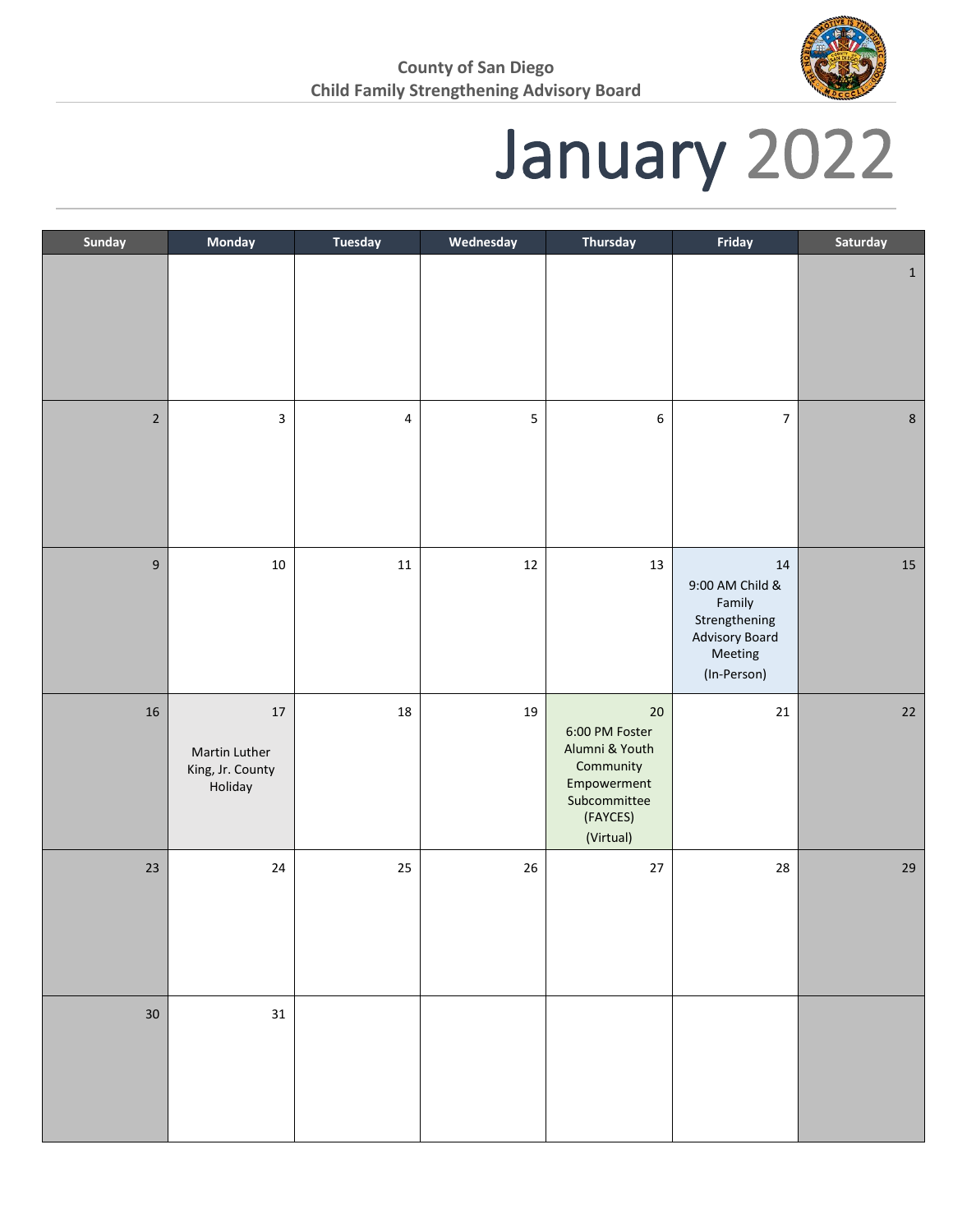

## February 2022

| Sunday           | <b>Monday</b>                               | <b>Tuesday</b> | Wednesday                                                                       | <b>Thursday</b>                                                                                                 | Friday    | Saturday        |
|------------------|---------------------------------------------|----------------|---------------------------------------------------------------------------------|-----------------------------------------------------------------------------------------------------------------|-----------|-----------------|
|                  |                                             | $\mathbf 1$    | $\mathbf 2$                                                                     | $\overline{3}$                                                                                                  | $\pmb{4}$ | $5\phantom{.0}$ |
| $\boldsymbol{6}$ | $\overline{7}$                              | 8              | $\boldsymbol{9}$<br>5:00 PM Race &<br>Equity Ad-Hoc<br>Committee<br>(In-Person) | $10\,$                                                                                                          | $11\,$    | 12              |
| 13               | $14\,$                                      | 15             | $16\,$                                                                          | $17\,$<br>6:00 PM Foster<br>Alumni & Youth<br>Community<br>Empowerment<br>Subcommittee<br>(FAYCES)<br>(Virtual) | 18        | 19              |
| $20\,$           | $21\,$<br>Presidents' Day<br>County Holiday | $22\,$         | 23                                                                              | 24<br>11:00 AM Child &<br><b>Family Services</b><br>Subcommittee<br>(In-Person)                                 | 25        | $26\,$          |
| 27               | 28                                          |                |                                                                                 |                                                                                                                 |           |                 |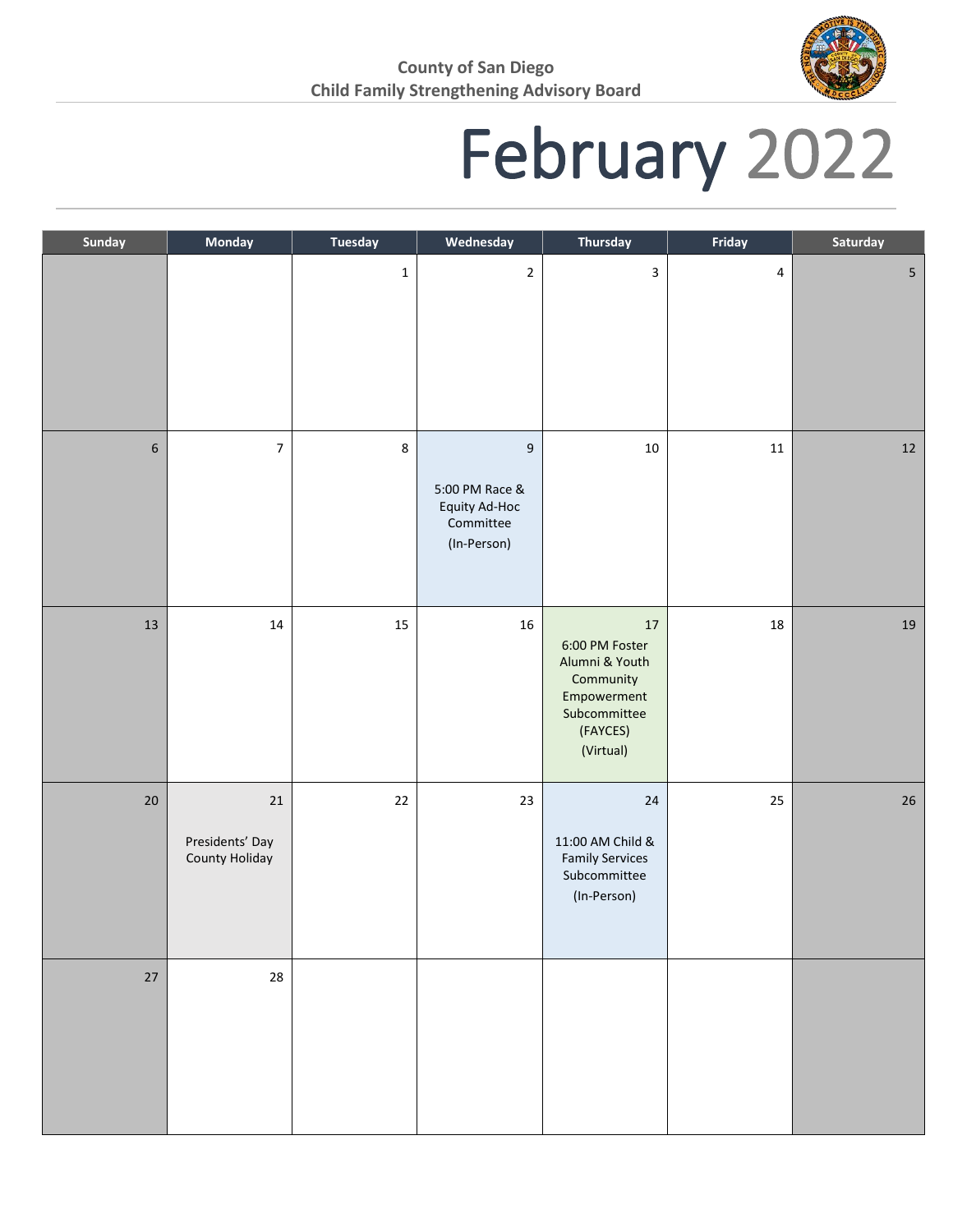

### March 2022

| Sunday           | Monday                  | <b>Tuesday</b> | Wednesday        | Thursday                                                                                                        | Friday                                                                                       | Saturday       |
|------------------|-------------------------|----------------|------------------|-----------------------------------------------------------------------------------------------------------------|----------------------------------------------------------------------------------------------|----------------|
|                  |                         | $\mathbf 1$    | $\mathbf{2}$     | 3                                                                                                               | $\overline{4}$                                                                               | $\overline{5}$ |
| $\boldsymbol{6}$ | $\overline{\mathbf{z}}$ | 8              | $\boldsymbol{9}$ | $10\,$                                                                                                          | 11<br>9:00 AM Child &<br>Family<br>Strengthening<br>Advisory Board<br>Meeting<br>(In-Person) | $12\,$         |
| $13\,$           | $14\,$                  | 15             | 16               | $17\,$<br>6:00 PM Foster<br>Alumni & Youth<br>Community<br>Empowerment<br>Subcommittee<br>(FAYCES)<br>(Virtual) | 18                                                                                           | $19\,$         |
| $20\,$           | $21\,$                  | $22\,$         | $23\,$           | $24\,$                                                                                                          | 25                                                                                           | $26\,$         |
| $27\,$           | 28                      | 29             | $30\,$           | $31\,$<br>Cesar Chavez Day<br>County Holiday                                                                    |                                                                                              |                |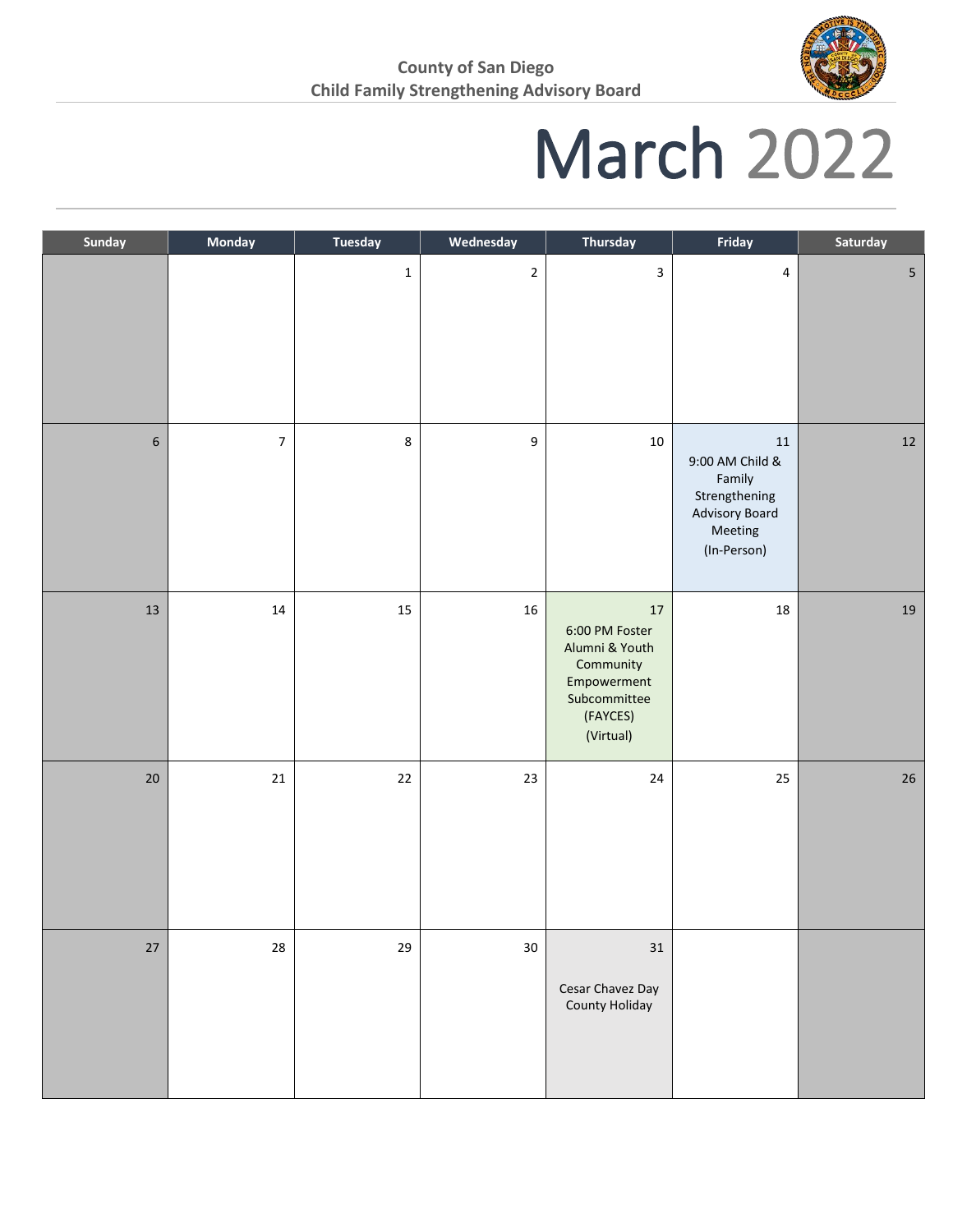

# April 2022

| Sunday                  | Monday    | <b>Tuesday</b> | Wednesday                                                         | <b>Thursday</b>                                                                                                 | Friday      | Saturday       |
|-------------------------|-----------|----------------|-------------------------------------------------------------------|-----------------------------------------------------------------------------------------------------------------|-------------|----------------|
|                         |           |                |                                                                   |                                                                                                                 | $\mathbf 1$ | $\overline{2}$ |
| $\overline{\mathbf{3}}$ | $\pmb{4}$ | 5              | $\boldsymbol{6}$                                                  | $\boldsymbol{7}$                                                                                                | 8           | $\overline{9}$ |
| $10\,$                  | $11\,$    | $12\,$         | 13<br>1:00 PM Race &<br>Equity Ad-Hoc<br>Committee<br>(In-Person) | $14\,$                                                                                                          | $15\,$      | ${\bf 16}$     |
| $17\,$                  | 18        | 19             | $20\,$                                                            | $21\,$<br>6:00 PM Foster<br>Alumni & Youth<br>Community<br>Empowerment<br>Subcommittee<br>(FAYCES)<br>(Virtual) | $22\,$      | $23\,$         |
| $24\,$                  | 25        | 26             | $27\,$                                                            | 28<br>11:00 AM Child &<br><b>Family Services</b><br>Subcommittee<br>(In-Person)                                 | 29          | $30\,$         |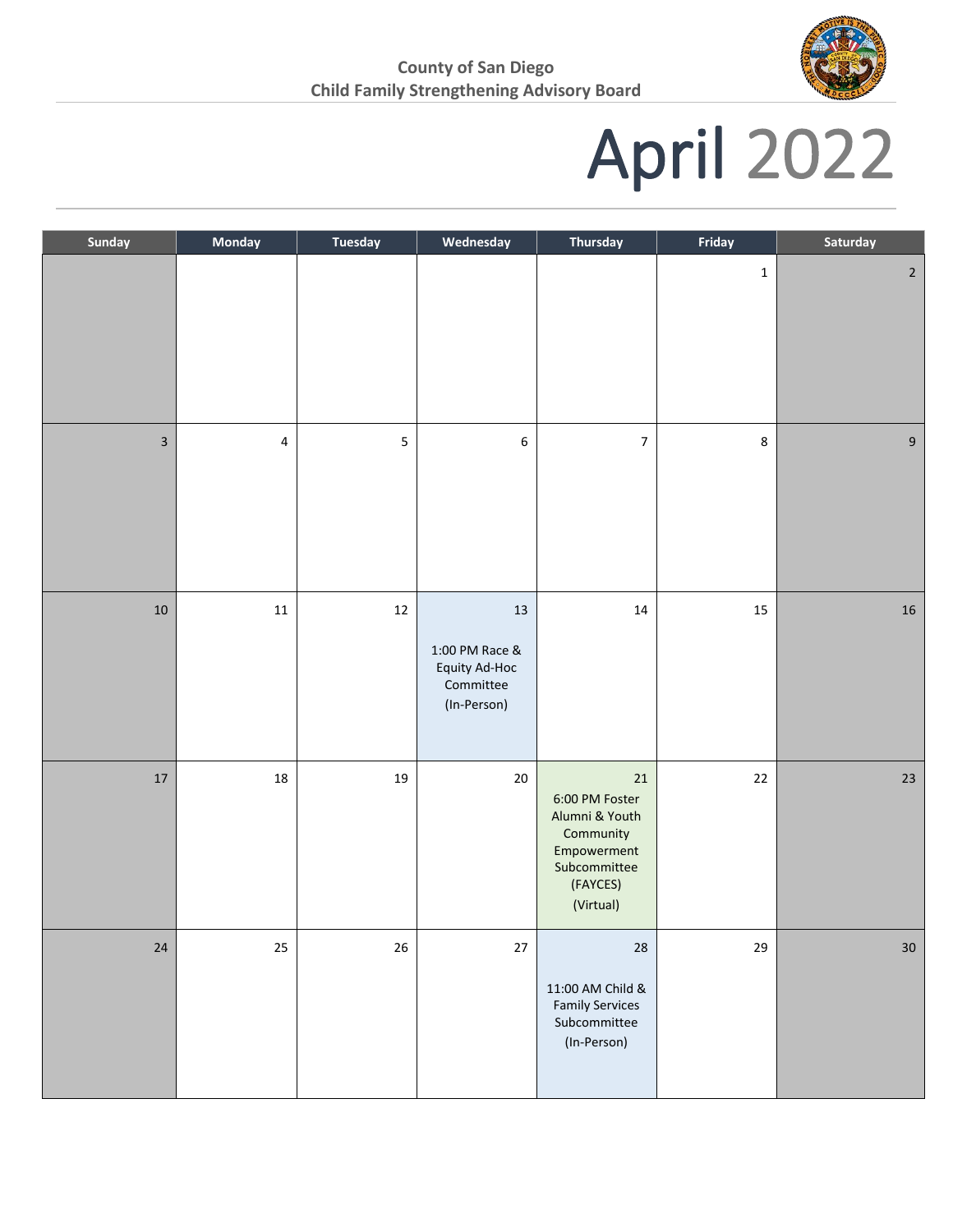

# May 2022

| Sunday      | Monday                                          | <b>Tuesday</b> | Wednesday      | <b>Thursday</b>                                                                                             | Friday                                                                                           | Saturday       |
|-------------|-------------------------------------------------|----------------|----------------|-------------------------------------------------------------------------------------------------------------|--------------------------------------------------------------------------------------------------|----------------|
| $\mathbf 1$ | $\mathbf{2}$                                    | 3              | $\overline{4}$ | $\overline{5}$                                                                                              | $\boldsymbol{6}$                                                                                 | $\overline{7}$ |
| $\bf 8$     | 9                                               | $10\,$         | $11\,$         | 12                                                                                                          | $13\,$<br>9:00 AM Child &<br>Family<br>Strengthening<br>Advisory Board<br>Meeting<br>(In-Person) | $14\,$         |
| $15\,$      | 16                                              | $17\,$         | 18             | 19<br>6:00 PM Foster<br>Alumni & Youth<br>Community<br>Empowerment<br>Subcommittee<br>(FAYCES)<br>(Virtual) | $20\,$                                                                                           | 21             |
| $22\,$      | $23\,$                                          | $24$           | $25\,$         | 26                                                                                                          | $27\,$                                                                                           | ${\bf 28}$     |
| 29          | $30\,$<br><b>Memorial Day</b><br>County Holiday | 31             |                |                                                                                                             |                                                                                                  |                |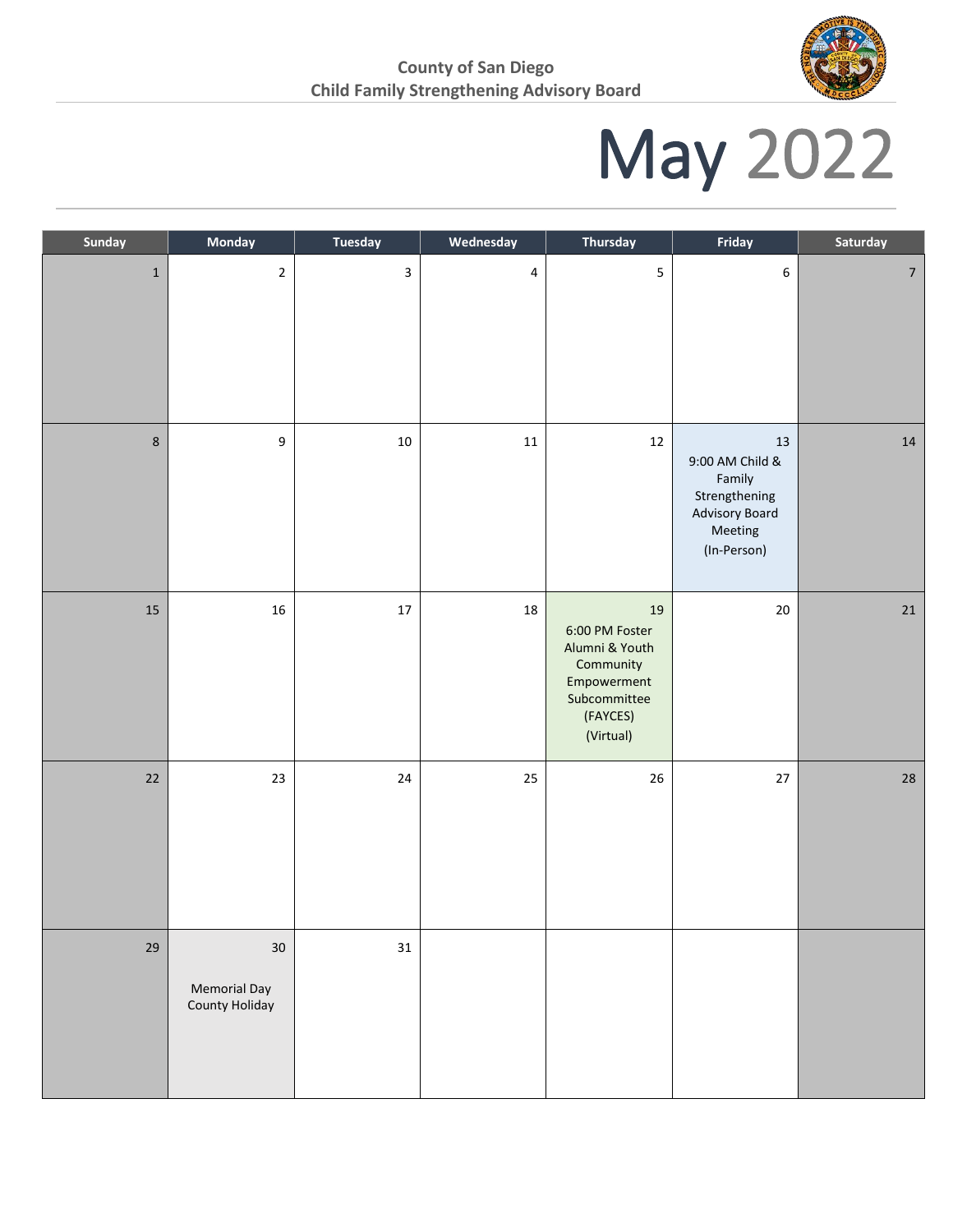

### June 2022

| Sunday | Monday  | <b>Tuesday</b> | Wednesday                                                              | <b>Thursday</b>                                                                                             | Friday       | Saturday       |
|--------|---------|----------------|------------------------------------------------------------------------|-------------------------------------------------------------------------------------------------------------|--------------|----------------|
|        |         |                | $\mathbf 1$                                                            | $\overline{2}$                                                                                              | $\mathbf{3}$ | $\overline{4}$ |
| 5      | $\sf 6$ | $\overline{7}$ | $\,8\,$<br>5:00 PM Race &<br>Equity Ad-Hoc<br>Committee<br>(In-Person) | 9                                                                                                           | $10\,$       | $11\,$         |
| $12\,$ | $13\,$  | $14\,$         | 15                                                                     | 16<br>6:00 PM Foster<br>Alumni & Youth<br>Community<br>Empowerment<br>Subcommittee<br>(FAYCES)<br>(Virtual) | $17\,$       | ${\bf 18}$     |
| 19     | $20\,$  | 21             | $22\,$                                                                 | 23<br>11:00 AM Child &<br><b>Family Services</b><br>Subcommittee<br>(In-Person)                             | 24           | $25\,$         |
| $26\,$ | $27\,$  | ${\bf 28}$     | 29                                                                     | $30\,$                                                                                                      |              |                |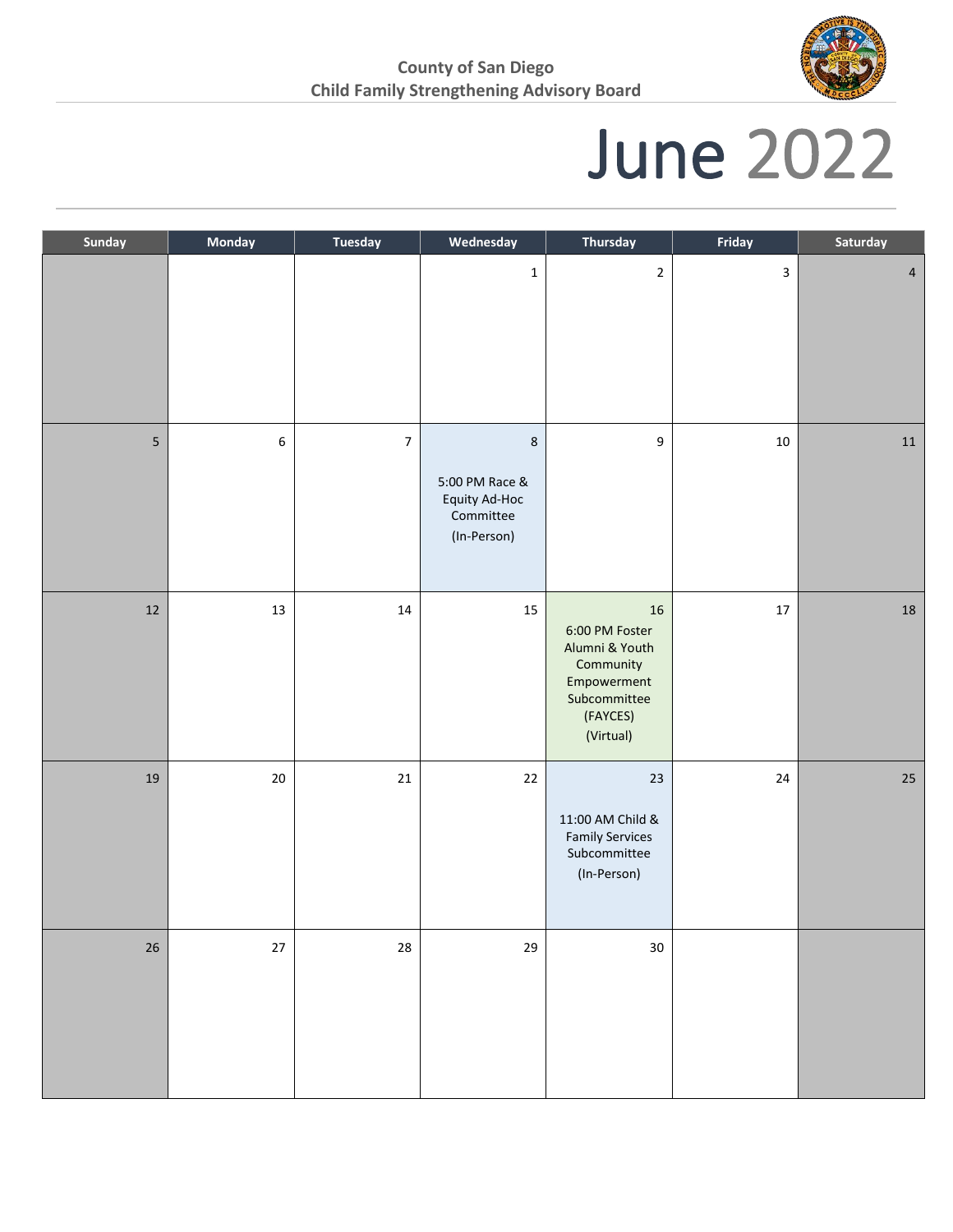

# July 2022

| Sunday                  | Monday                                               | <b>Tuesday</b> | Wednesday        | <b>Thursday</b>                                                                                                 | Friday                                                                                                | Saturday       |
|-------------------------|------------------------------------------------------|----------------|------------------|-----------------------------------------------------------------------------------------------------------------|-------------------------------------------------------------------------------------------------------|----------------|
|                         |                                                      |                |                  |                                                                                                                 | $\mathbf 1$                                                                                           | $\overline{2}$ |
| $\overline{\mathbf{3}}$ | $\overline{4}$<br>Independence Day<br>County Holiday | 5              | $\boldsymbol{6}$ | $\overline{\mathbf{7}}$                                                                                         | $\,$ 8 $\,$<br>9:00 AM Child &<br>Family<br>Strengthening<br>Advisory Board<br>Meeting<br>(In-Person) | $9\,$          |
| $10\,$                  | $11\,$                                               | $12\,$         | 13               | $14\,$                                                                                                          | $15\,$                                                                                                | ${\bf 16}$     |
| $17\,$                  | $18\,$                                               | $19\,$         | $20\,$           | $21\,$<br>6:00 PM Foster<br>Alumni & Youth<br>Community<br>Empowerment<br>Subcommittee<br>(FAYCES)<br>(Virtual) | 22                                                                                                    | $23\,$         |
| $24\,$                  | $25\,$                                               | $26\,$         | $27\,$           | ${\bf 28}$                                                                                                      | 29                                                                                                    | $30\,$         |
| $31\,$                  |                                                      |                |                  |                                                                                                                 |                                                                                                       |                |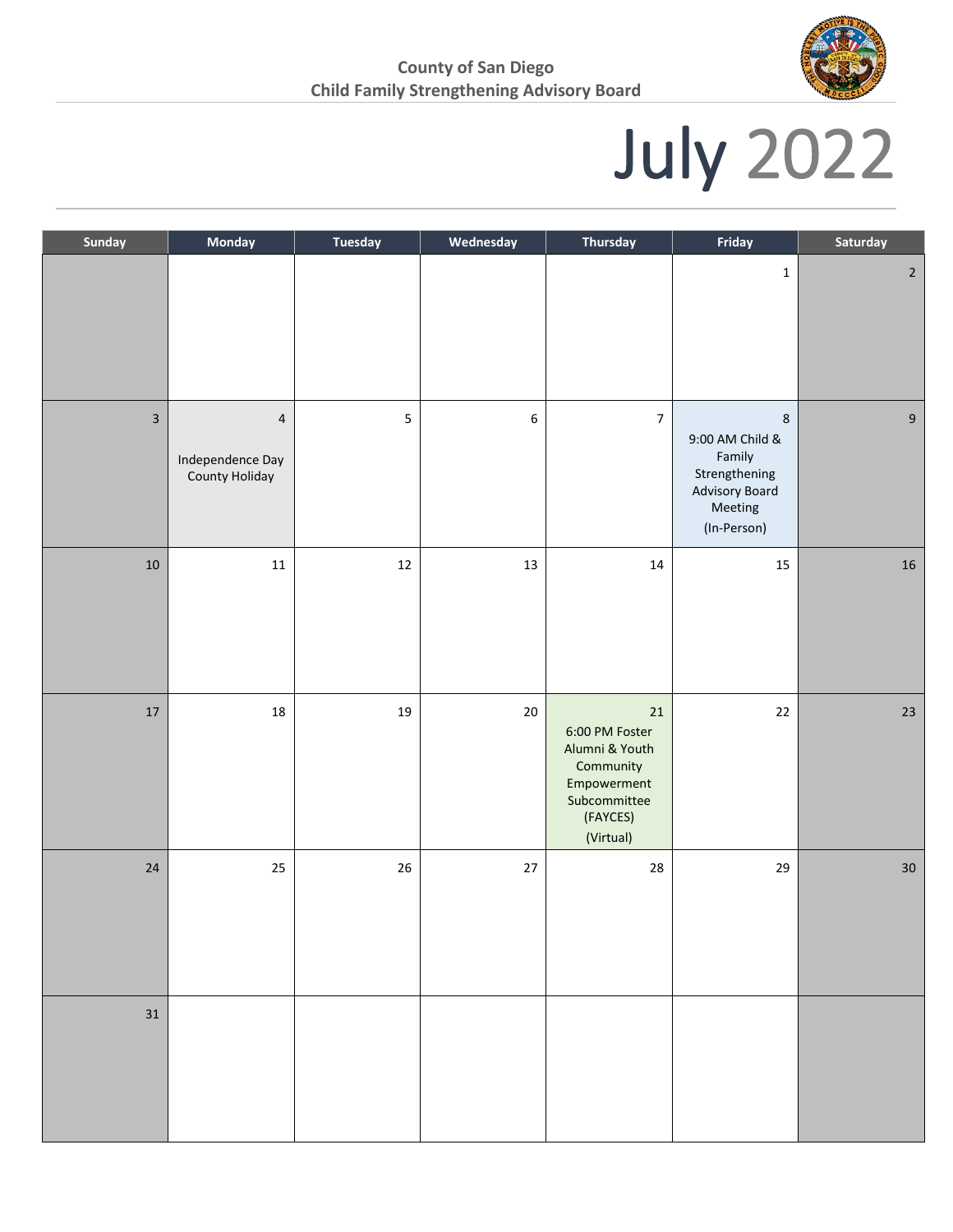

# August 2022

| Sunday     | Monday      | Tuesday      | Wednesday                                                         | <b>Thursday</b>                                                                                                 | Friday | Saturday         |
|------------|-------------|--------------|-------------------------------------------------------------------|-----------------------------------------------------------------------------------------------------------------|--------|------------------|
|            | $\mathbf 1$ | $\mathbf{2}$ | $\overline{\mathbf{3}}$                                           | $\pmb{4}$                                                                                                       | 5      | $\boldsymbol{6}$ |
| $\sqrt{ }$ | $\,8\,$     | 9            | 10<br>1:00 PM Race &<br>Equity Ad-Hoc<br>Committee<br>(In-Person) | $11\,$                                                                                                          | $12\,$ | $13\,$           |
| 14         | 15          | $16\,$       | $17\,$                                                            | $18\,$<br>6:00 PM Foster<br>Alumni & Youth<br>Community<br>Empowerment<br>Subcommittee<br>(FAYCES)<br>(Virtual) | 19     | $20\,$           |
| 21         | $22\,$      | 23           | $24\,$                                                            | 25<br>11:00 AM Child &<br><b>Family Services</b><br>Subcommittee<br>(In-Person)                                 | 26     | $27\,$           |
| 28         | 29          | $30\,$       | $31\,$                                                            |                                                                                                                 |        |                  |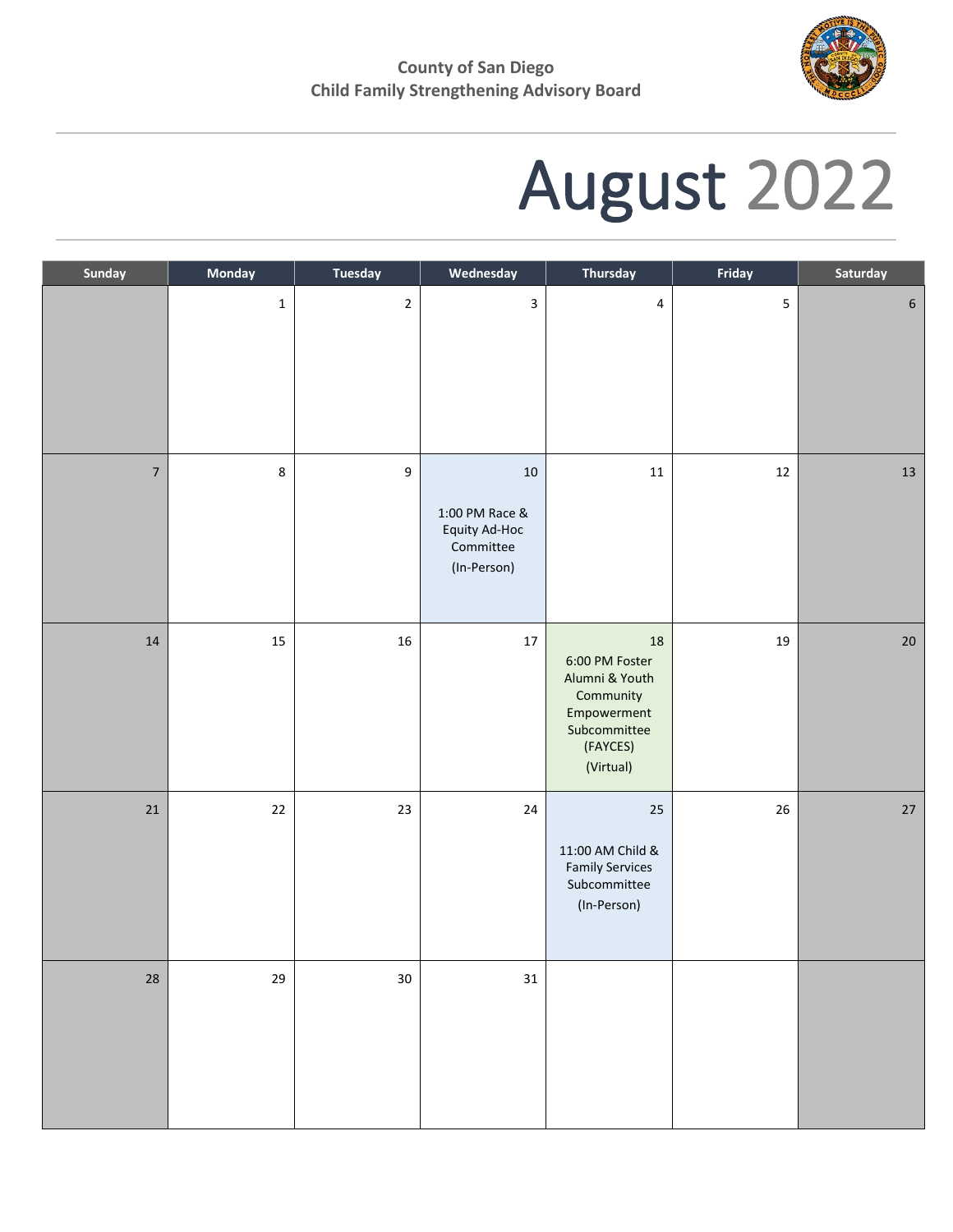

## September 2022

| Sunday         | Monday                           | Tuesday | Wednesday        | <b>Thursday</b>                                                                                             | Friday                                                                                                     | Saturday     |
|----------------|----------------------------------|---------|------------------|-------------------------------------------------------------------------------------------------------------|------------------------------------------------------------------------------------------------------------|--------------|
|                |                                  |         |                  | $\mathbf 1$                                                                                                 | $\sqrt{2}$                                                                                                 | $\mathbf{3}$ |
| $\overline{4}$ | 5<br>Labor Day County<br>Holiday | 6       | $\boldsymbol{7}$ | $\,8\,$                                                                                                     | $\boldsymbol{9}$<br>9:00 AM Child &<br>Family<br>Strengthening<br>Advisory Board<br>Meeting<br>(In-Person) | $10\,$       |
| $11\,$         | $12\,$                           | 13      | $14\,$           | 15<br>6:00 PM Foster<br>Alumni & Youth<br>Community<br>Empowerment<br>Subcommittee<br>(FAYCES)<br>(Virtual) | $16\,$                                                                                                     | $17\,$       |
| $18\,$         | 19                               | $20\,$  | $21\,$           | 22                                                                                                          | 23                                                                                                         | $24\,$       |
| $25\,$         | $26\,$                           | $27$    | 28               | 29                                                                                                          | $30\,$                                                                                                     |              |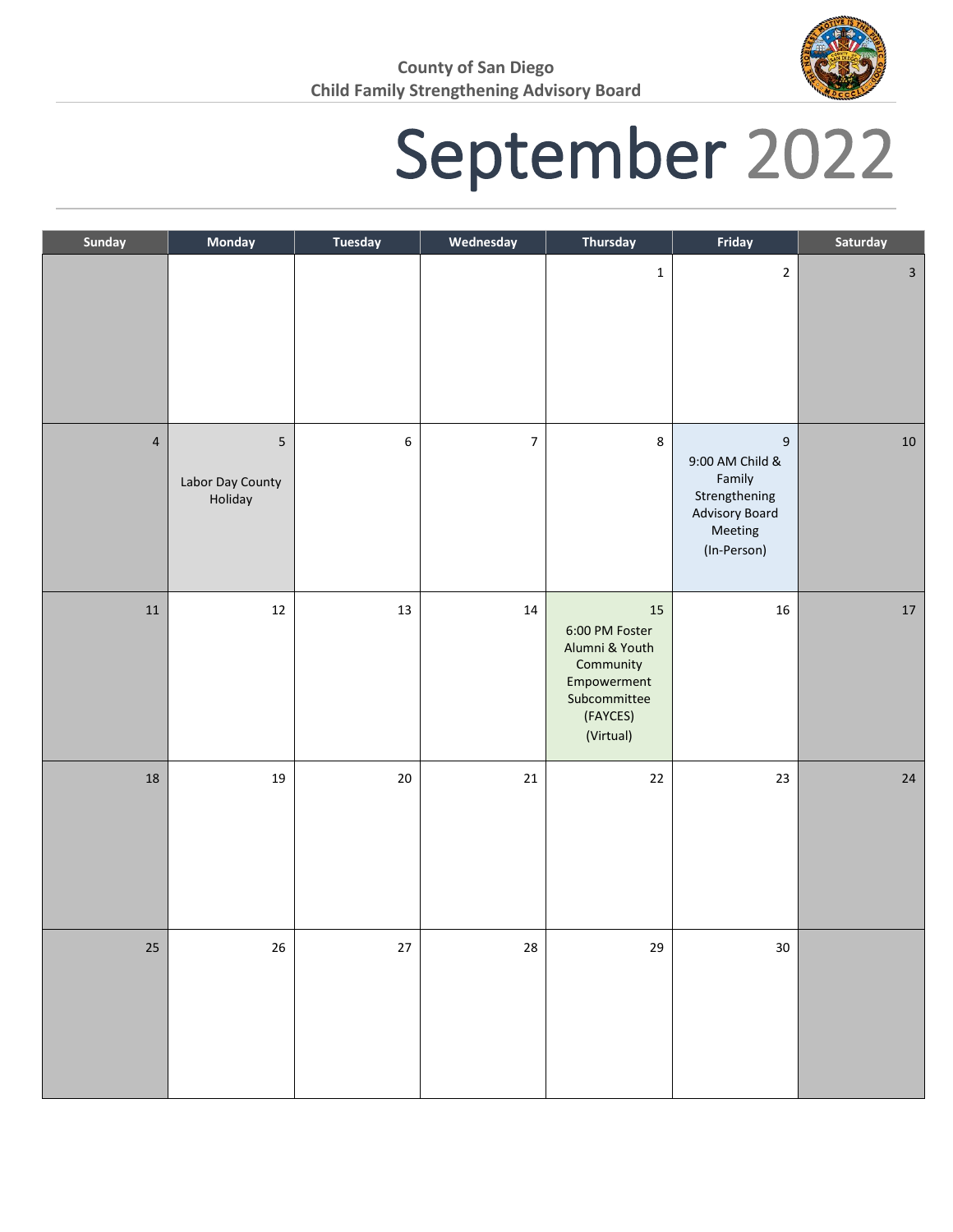

### October 2022

| Sunday           | Monday | <b>Tuesday</b>          | Wednesday                                                             | <b>Thursday</b>                                                                                                 | Friday         | Saturday |
|------------------|--------|-------------------------|-----------------------------------------------------------------------|-----------------------------------------------------------------------------------------------------------------|----------------|----------|
|                  |        |                         |                                                                       |                                                                                                                 |                | $1\,$    |
| $\sqrt{2}$       | 3      | $\overline{\mathbf{4}}$ | 5                                                                     | 6                                                                                                               | $\overline{7}$ | $\bf 8$  |
| $\boldsymbol{9}$ | $10\,$ | ${\bf 11}$              | $12\,$<br>5:00 PM Race &<br>Equity Ad-Hoc<br>Committee<br>(In-Person) | $13\,$                                                                                                          | $14\,$         | $15\,$   |
| 16               | $17\,$ | $18\,$                  | 19                                                                    | $20\,$<br>6:00 PM Foster<br>Alumni & Youth<br>Community<br>Empowerment<br>Subcommittee<br>(FAYCES)<br>(Virtual) | $21\,$         | $22\,$   |
| 23               | $24\,$ | 25                      | 26                                                                    | $27$<br>11:00 AM Child &<br><b>Family Services</b><br>Subcommittee<br>(In-Person)                               | 28             | $29\,$   |
| 30 <sub>o</sub>  | 31     |                         |                                                                       |                                                                                                                 |                |          |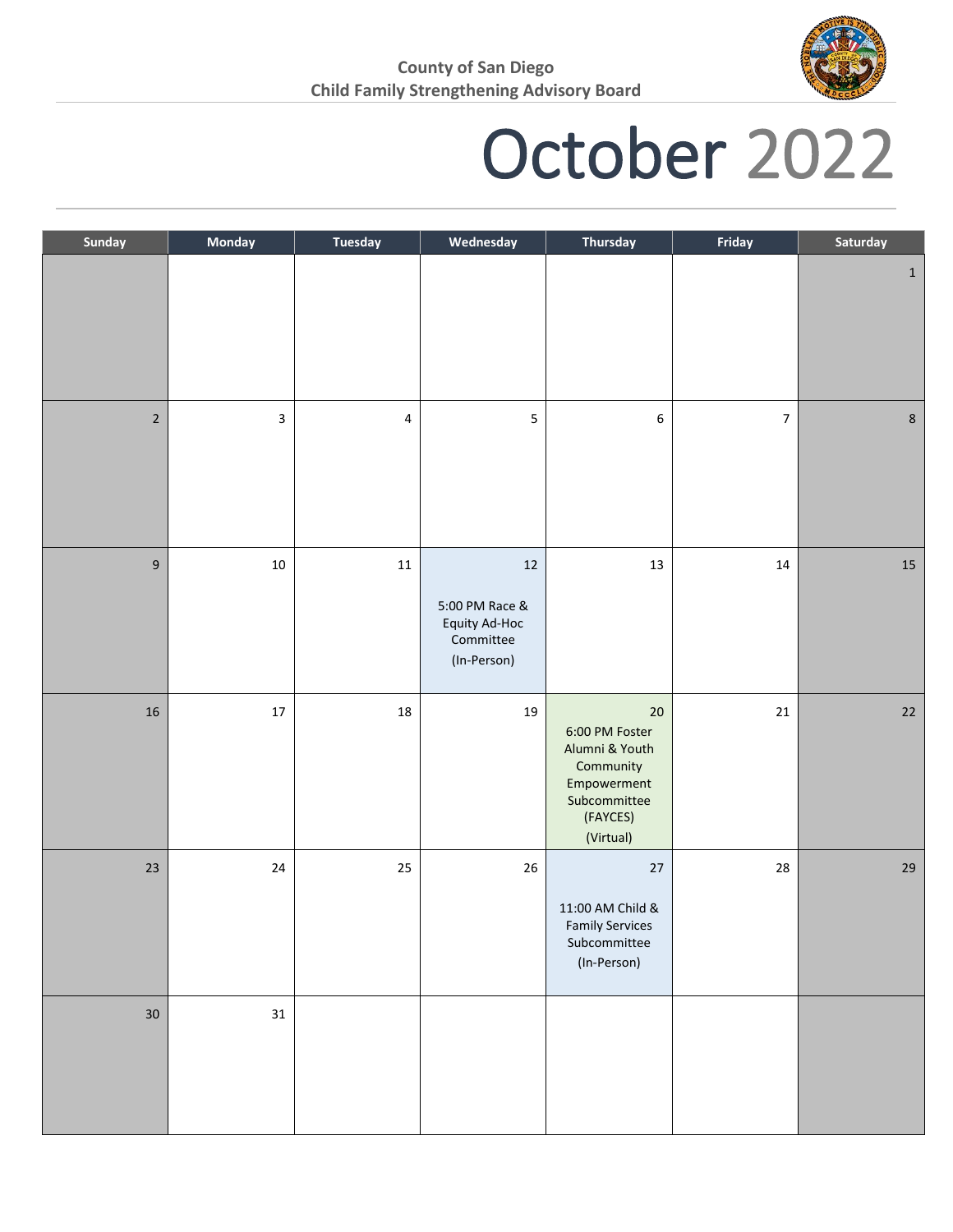

## November 2022

| Sunday           | Monday                   | <b>Tuesday</b> | Wednesday        | <b>Thursday</b>                                                                                               | Friday                                                                                       | Saturday   |
|------------------|--------------------------|----------------|------------------|---------------------------------------------------------------------------------------------------------------|----------------------------------------------------------------------------------------------|------------|
|                  |                          | $\mathbf 1$    | $\overline{2}$   | $\mathbf{3}$                                                                                                  | 4                                                                                            | $\sqrt{5}$ |
| $\boldsymbol{6}$ | $\overline{\phantom{a}}$ | 8              | $\boldsymbol{9}$ | $10\,$                                                                                                        | $11\,$<br>Veterans Day<br>County Holiday                                                     | 12         |
| 13               | $14\,$                   | 15             | $16\,$           | $17$<br>6:00 PM Foster<br>Alumni & Youth<br>Community<br>Empowerment<br>Subcommittee<br>(FAYCES)<br>(Virtual) | 18<br>9:00 AM Child &<br>Family<br>Strengthening<br>Advisory Board<br>Meeting<br>(In-Person) | 19         |
| 20               | $21\,$                   | $22\,$         | 23               | 24<br>Thanksgiving Day<br>County Holiday                                                                      | 25<br>County Holiday                                                                         | $26\,$     |
| $27\,$           | ${\bf 28}$               | 29             | $30\,$           |                                                                                                               |                                                                                              |            |